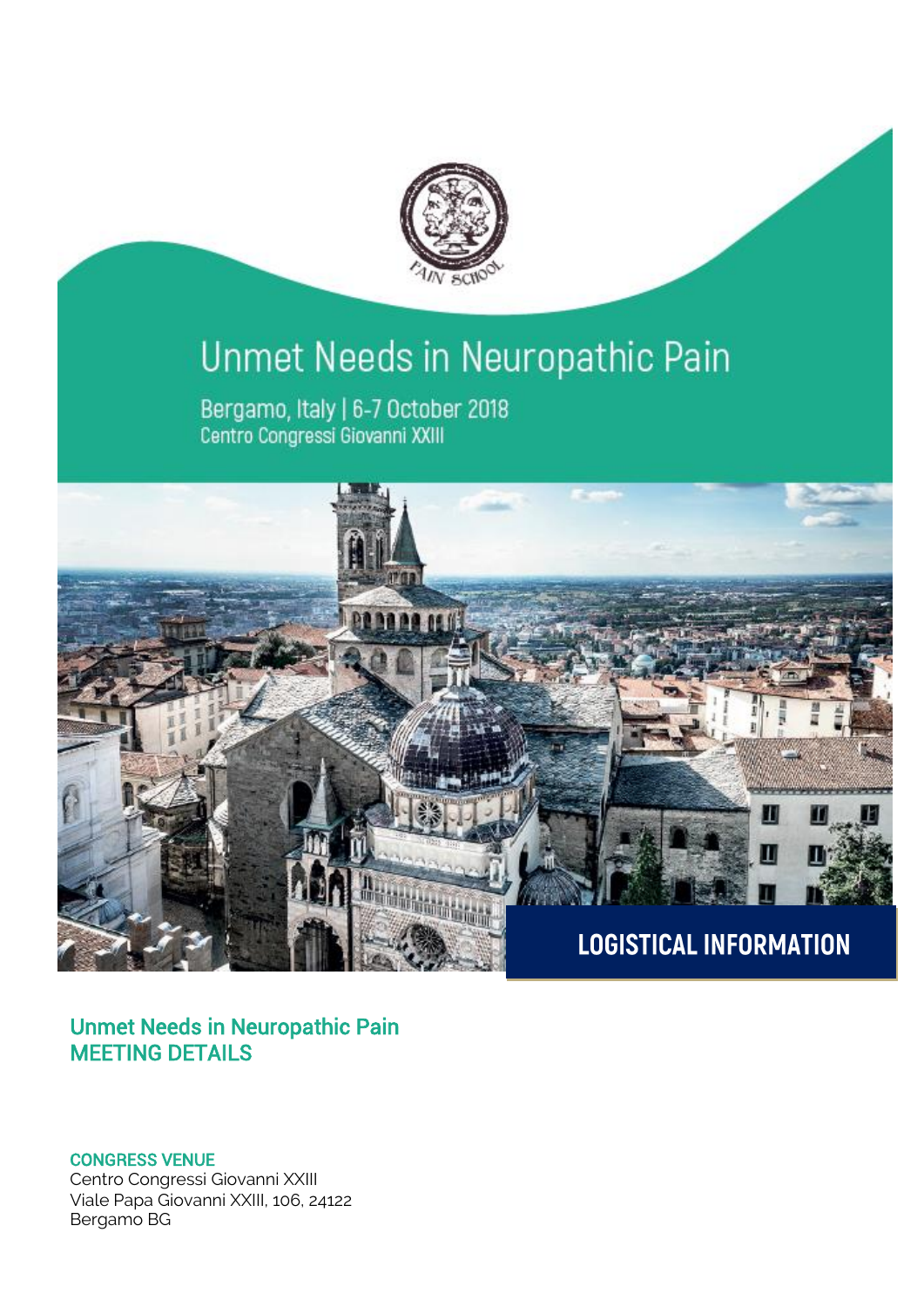# ARRIVING AT THE CONGRESS



# From the motorway exit:

From the Bergamo motorway exit, follow the signs 'centro città'-'stazione'.

Once in the centre, at the traffic lights in Via Bonomelli, turn left into via Papa Giovanni XXIII. You will see the Centro on the left before the next crossroads with Via Paleocapa. The nearest paid parking is in Via Paleocapa (turn left).

# **Distances**

- Bergamo railway station 50 metres
- Bergamo bus station 100 metres
- Central Milan 45 km
- Milan Orio al Serio airport 5 km
- Milan Malpensa 90 km

### From Malpensa Airport by bus

The Malpensa Shuttle Bus connects the airport to Milan Central Station.

- Company: Autostradale
- Leaving every 20 minutes
- Tickets can be bought on the bus
- Prices: Adult €7.50 Child(2-11 years) € 3.75 Offer 3x2 € 15.00
- From Milan Central Station it is also possible to catch a direct train to Bergamo (40 min)